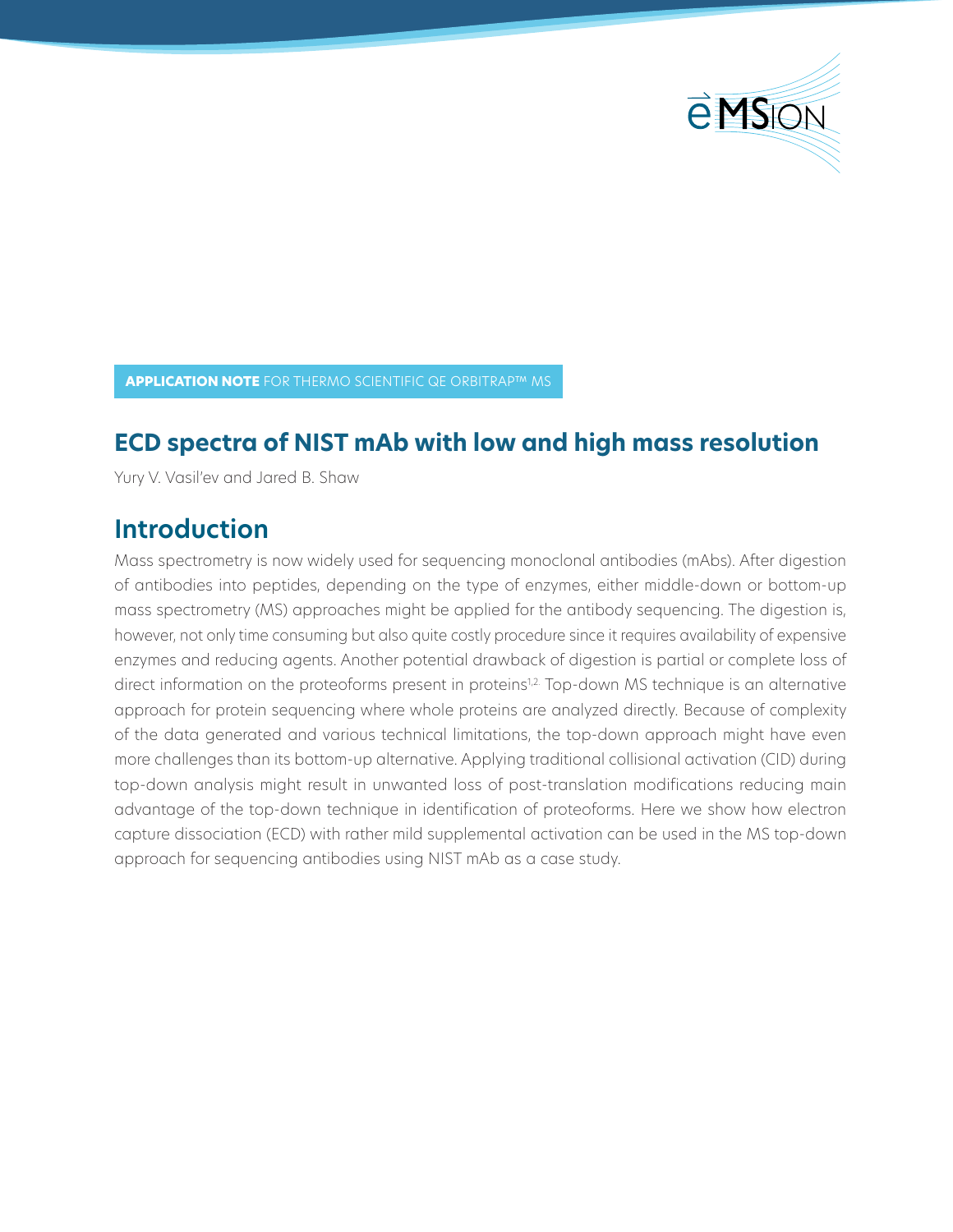### **Experimental** Sample preparation

NIST mAb was bought from NIST and was cleaned via buffer exchange before using it in the experiments. The NIST mAb sample of 1 mg/mL concentration was dissolved in 100 mM ammonium acetate in both static nanospray injection and HPLC experiments.

#### Instrumentation

ECD spectra of the NIST mAb were obtained with an ExD cell (e-MSion, Inc.)<sup>3,4</sup> installed on a Thermo Scientific Q Exactive Orbitrap mass spectrometer (Figure 1). Agilent 1200 Series liquid chromatograph was used in liquid chromatography-MS experiments with the following characteristics: Agilent PLRP-S column at 8 min gradient, 1 μL injection volume, 0.2 mL/min flow rate. In the static nanospary experiments, custom-made tips of 1.5 micron ID were used. The autotune feature in the ExDControl software (e-MSion, Inc.) was used to optimize the ExD cell voltage profiles for transmission and for ECD fragmentation, both with the filament heating current set to 2.2 A. To tune for transmission, Thermo-Fisher calibrant solution was used, whereas tuning for ECD the peptide standard Substance P and carbonic anhydrase were used for efficient ECD, whereas for pronouncedly formed peaks of Light chain with less ECD-fragmentation in the ECD spectra, the NIST mAb itself was used for the ECD tuning. To analyze the EChcD spectra, Viewer software (e-MSion, Inc.) was used at 10 ppm tolerance for masses.



**Figure 1.** Schematic of the ExD cell in the Thermo Scientific Q Exactive Orbitrap mass spectrometer.

# **Results and Discussion**

Figure 2 shows the mass spectrum of NIST mAb obtained in MS2 mode to involve the instrument HCD cell at higher gas pressure for better cooling and trapping the ion beam. Lowest default for the QE instrument HCD = 10 V energy was used to prevent fragmentation of the NIST mAb via CID processes. For better sample desolvation in-source CID (In-SCID) of 50 V was applied. The ExD cell was tuned for transmission. At these experimental conditions, fragmentation via ECD-CID was minimized and low-resolution mass spectrum consisted only of peaks of intact NIST mAb (Figure 2).



**Figure 2.** Low-resolution MS1 spectrum of NIST mAb recorded at higher HCD gas pressure (ca. 0.7 mPa), HCD = 10 V and In-SCID 50 V. The sample was introduced via PLRP-S column.

Increasing HCD energy to 30 V and In-SCID to 80 V with the ExD cell being tuned for pronounced formation of peaks of the light chain (LC), using the ExD tune profiles made for substance P and carbonic anhydrase as starting voltage set, resulted in the EChcD spectrum shown in Figure 3. Increasing the HCD energy to 40 V led to larger relative efficiency of the LC peaks with respect to the peaks of intact NIST mAb (spectrum is not shown here). Such top-down approach with detection of peaks of LC is fast and efficient approach for identification of antibodies, especially those modified with attachment of different drugs known as antibody-drug-conjugates (ADC).

Increasing mass resolution and decreasing the HCD gas pressure, allows for better identification of product ions formed via ECD. Figure 4 shows the ECD spectrum of NIST mAb recorded with the same ECD profile as was in the spectrum in Figure 3. Pronounced peaks of LC were still present in the spectrum. The dominant formation of *c*-ions over *z*-ions shows that ECD fragment ions were mainly